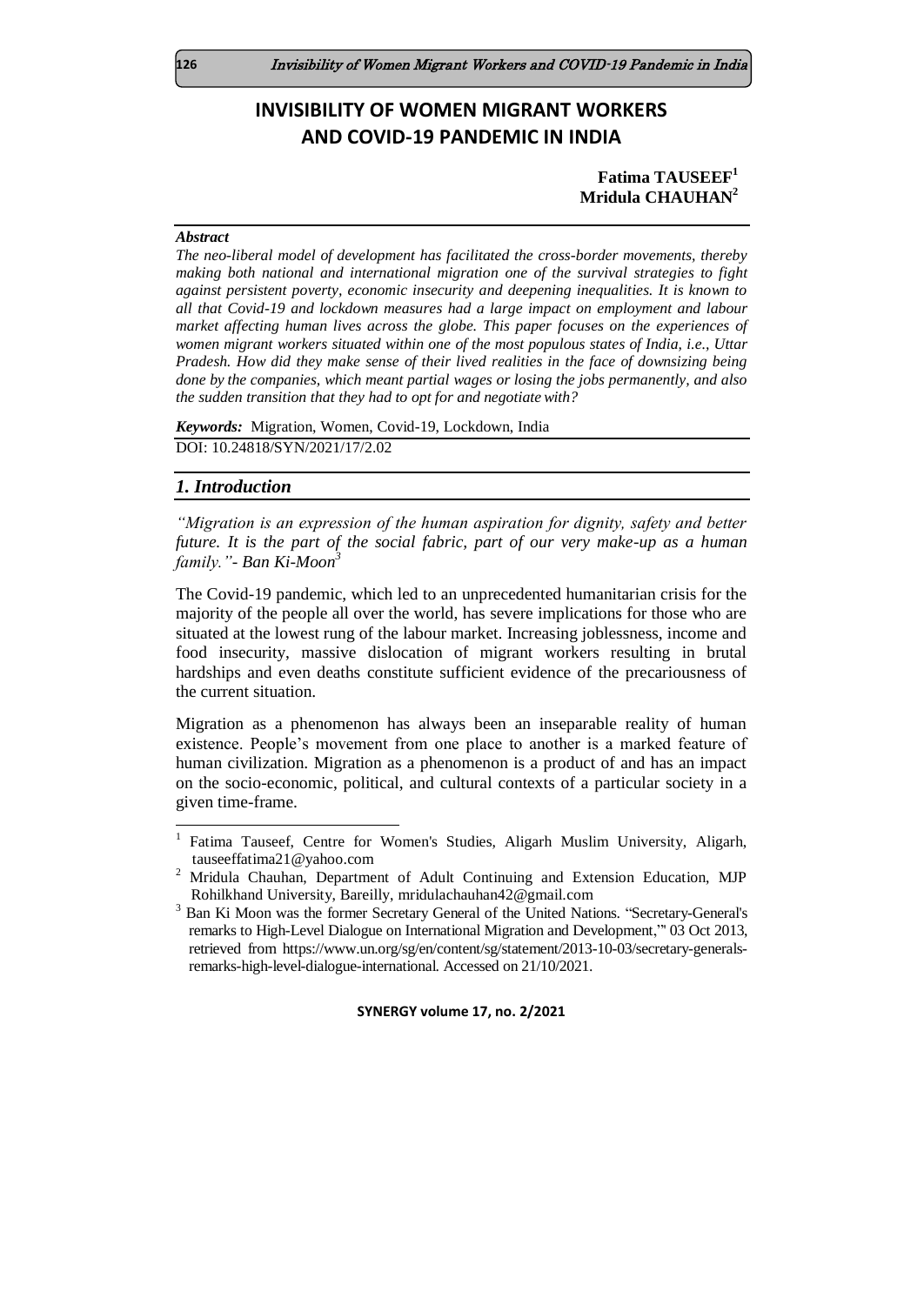#### Interdisciplinary and Cultural Synergies **127**

The United Nations Multilingual Demographic Dictionary defines 'migration' as "a form of geographical mobility or spatial mobility between one geographical unit and another". (United Nations, 1956: 187) The different parameters of identities such as caste, class, region, religion, gender do influence the experiences of migration. There exists an inextricable link between the process of migration and employment. One can also see that globalization has accelerated both the transnational and internal migration facilitated by the technological advancement, market deregulation, and economic liberalization. Over the passage of time, several studies explicate the diverse migration patterns in terms of voluntarist perspective, i.e. push and pull factors, and from structuralist perspective i.e., in terms of centreperiphery, industrialized-peasant based, west and north-east and south (Arya and Roy, 2006: 14). However, recently, a more holistic approach has been developed so as to understand the multiple layers attached to the phenomenon of migration such as race, religion, class, gender, nationality, poverty, human trafficking, refugee protection laws, human rights and so on.

Along with the advent of the neo-liberal model of development, the feminization of labour force has gained momentum along with intensification in the process of women's migration and generation of more avenues of employment. However, these avenues do reinforce the traditional notions of gender division of labour, where it is seen that migrant married and unmarried women from some of the developing countries supply their labour and work as domestic and day care workers in the high- income countries of the world. Therefore, one of the aspects of migration can be understood within the context of emergence of care economy, where one of the implications is "extraction of care from global south to global north". (Beneria, 2003: 82) ILO's (International Labour Organization) Convention on Domestic Workers, 2011 provides international labour standards concerning decent work for domestic workers, further establishing the linkages between domestic work and female international labour migration. In case of internal migration, domestic work seems to be perceived as one of the strategies of survival for poor illiterate women, especially in the context of rural-urban migration. Thus, it can be said that migrant women workers are concentrated in certain specific jobs situated at the bottom end of the deeply hierarchical labour market, predominantly marked by informality. The informal labour processes are a result of the outsourcing and sub-contracting within the production process leading to exploitative and precarious working conditions.

A gendered analysis of migration informs us that women may migrate alone or along with their families or communities, either in search of better livelihood options or often they opt for migration as a means to escape from oppressive familial or marital structures. However, it has been a matter of debate to what extent migration enabled these women to challenge patriarchal construct of their society and further facilitated their autonomy and independence.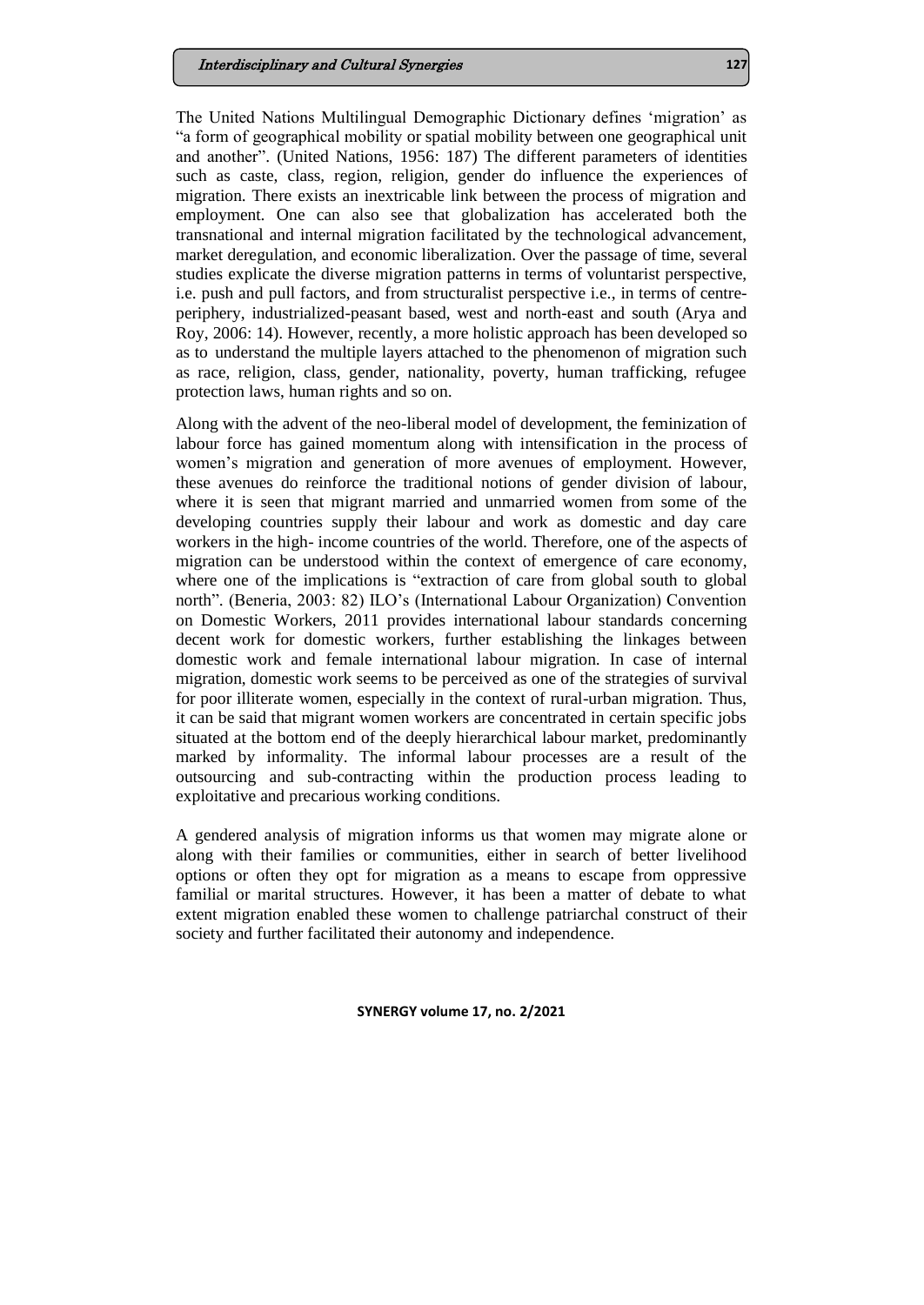### **128** Invisibility of Women Migrant Workers and COVID-19 Pandemic in India

The present paper locates itself within the intricacies of labour, gender and migration, mapping the participation of women in the urban labour market examining both primary and secondary sources.

Women's concentration within the labour market is predominantly in forms of engagement in home- based production, self-employed work, casual and contract labour, seasonal agricultural labour etc. The uncertainties and risk associated with migration do have gendered implications as well.

# *2. Literature Review*

The existing literature on the issue of women workers, informalization and migration has dealt with several nuances of the marginalization of these workers within the larger societal structure. Arya and Roy (2006) trace the contribution of women migrants to the national economy. They explore the experiences of migrant women workers trapped in the vicious circle of poverty and powerlessness, further augmenting their inequalities and vulnerabilities.

In another work, Roy (2010) examines the legislative measures and judicial decisions within the Indian context to assert the gendered aspects of citizenship and also emphasize upon the issue how citizenship enacts and unfolds differently to people having different social positioning. She also highlights the linkages between citizenship and migration providing a background of the migration from Bangladesh. Nauriyal, Negi and Gairola (2019) focused on the profound impact of migration on individual women and their households in hilly areas, particularly in Garhwal regions, focusing on the complex challenge of kinship dynamics within the familial structures. Wives are left behind in their homestead after men migrate from Uttarakhand (one of the twenty-eight states in India) to other parts of the country. In their work, an understanding of the linkages between gender and mobility in rural north India is developed.

Further, Kumar and Chodhary (2021) analysed the current situation as well as lacunae within the administrative response and the steps taken up by the Indian government (leading to Lockdown measures in four phases from March to May, 2020) which enhanced the plight of informal migrant workers in India.

Coming to the global level dynamics, Meghani (2016) dealt with the flaws in the neoliberal development paradigm and its model of social security and examines the condition of low skilled female migrant labourers from the south, migrating to the global north. She used a multidisciplinary approach in her analysis and performed her analysis through data, case studies and official documents in a systematic and structured way.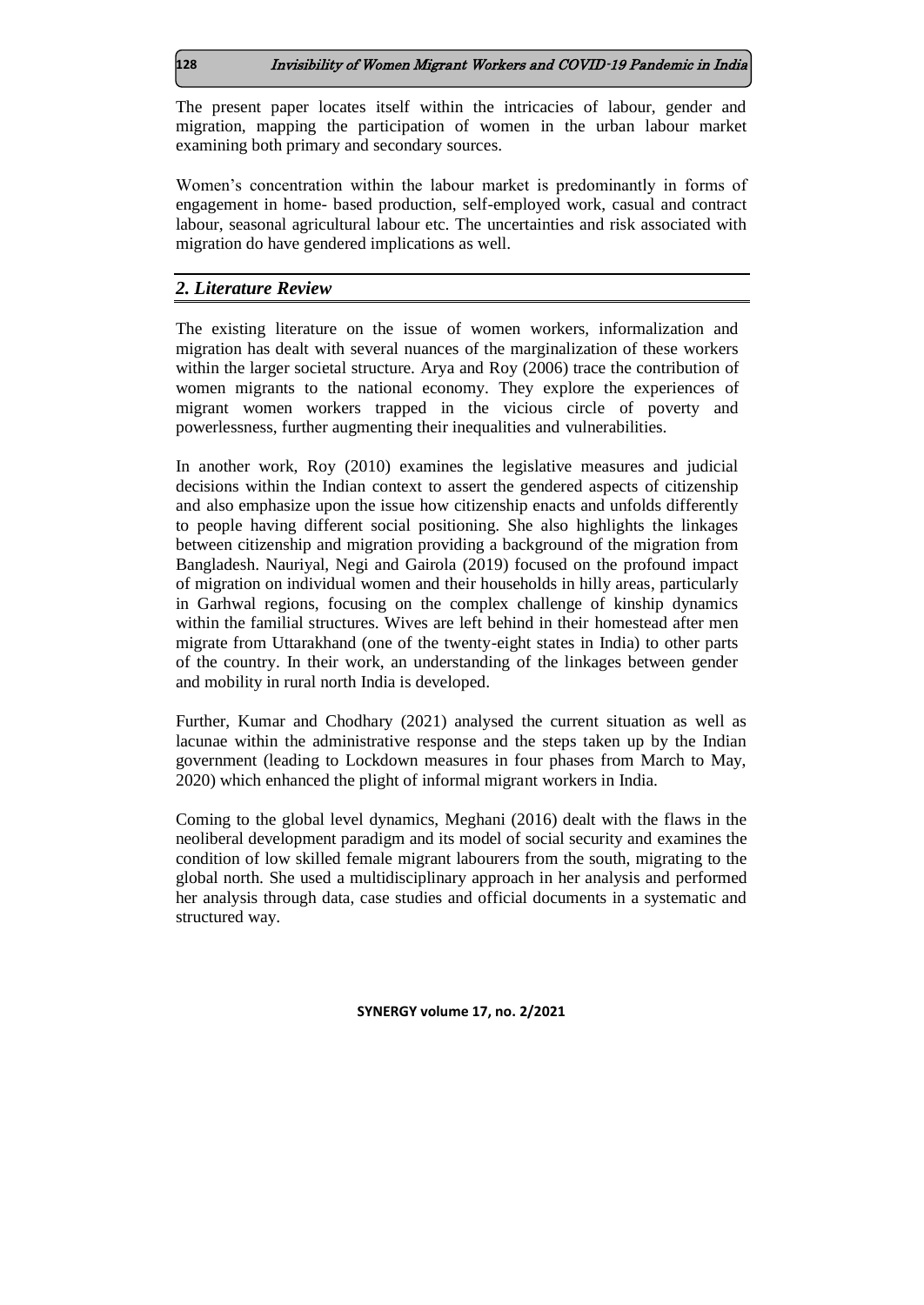# *3. Research Objectives and Methodology*

*3.1 Research objectives*

- To analyse the influence of income on the saving pattern of migrant workers and their perspective towards present pandemic situation.
- To explore the possibilities of migrant workers to improve their livelihood opportunities and examine their lived realities during these times of distress.
- To provide an intersectional analysis of various modes of discrimination faced by women migrant workers, both within the private and public sphere.

### *3.2 Research Methodology*

The study undertaken here aims to examine the experiences of women migrant workers mostly concentrated in the informal sector during the first phase of Covid-19 and resultant lockdown measures (from March to May, 2020) followed by the steps leading to Unlock in different segments (from June to November, 2020). Forty emigrant women workers were interviewed through teleconferencing in order to understand their problems and challenges, where the questions included in the interview schedule were open ended. The study was conducted in two phases, firstly from April to June, 2020, and then a follow-up investigation was made in May, 2021 to observe the transition in the lives of these workers. On  $24<sup>th</sup>$  March, 2020 the government of India called for a complete lockdown of 21 days to break the covid 19 infection cycle. This led to the millions of migrant workers moving back from cities to their native places. Visual representation of exodus of stranded and desperate migrant workers captured by the print and electronic media is one of the gruesome realities driven by the pandemic. It was seen that huge number of migrant labourers reached their destinations by buses, tractors, trucks and some in the absence of any mode of transportation had to cover long distances by foot. In the face of this crisis, the resilience of the public health system in India was put to test, and through the public health system in Bareilly district within the state of Uttar Pradesh, the data was collected. The government had to make a mandatory rule that the migrant workers can't enter their villages without covid-19 screening and testing. These working poor went back to their native places, mostly different villages in Bareilly district. The research area selected for the study is Bareilly, as it has the potential to cater the patients coming from the adjacent districts in Uttar Pradesh, the most populous and badly affected state during the pandemic. Here, out of the total respondents, three representative case studies are discussed to explicate the lived realities of women migrant workers, and to understand how their gender makes an impact on the negotiations that they make within the labour market and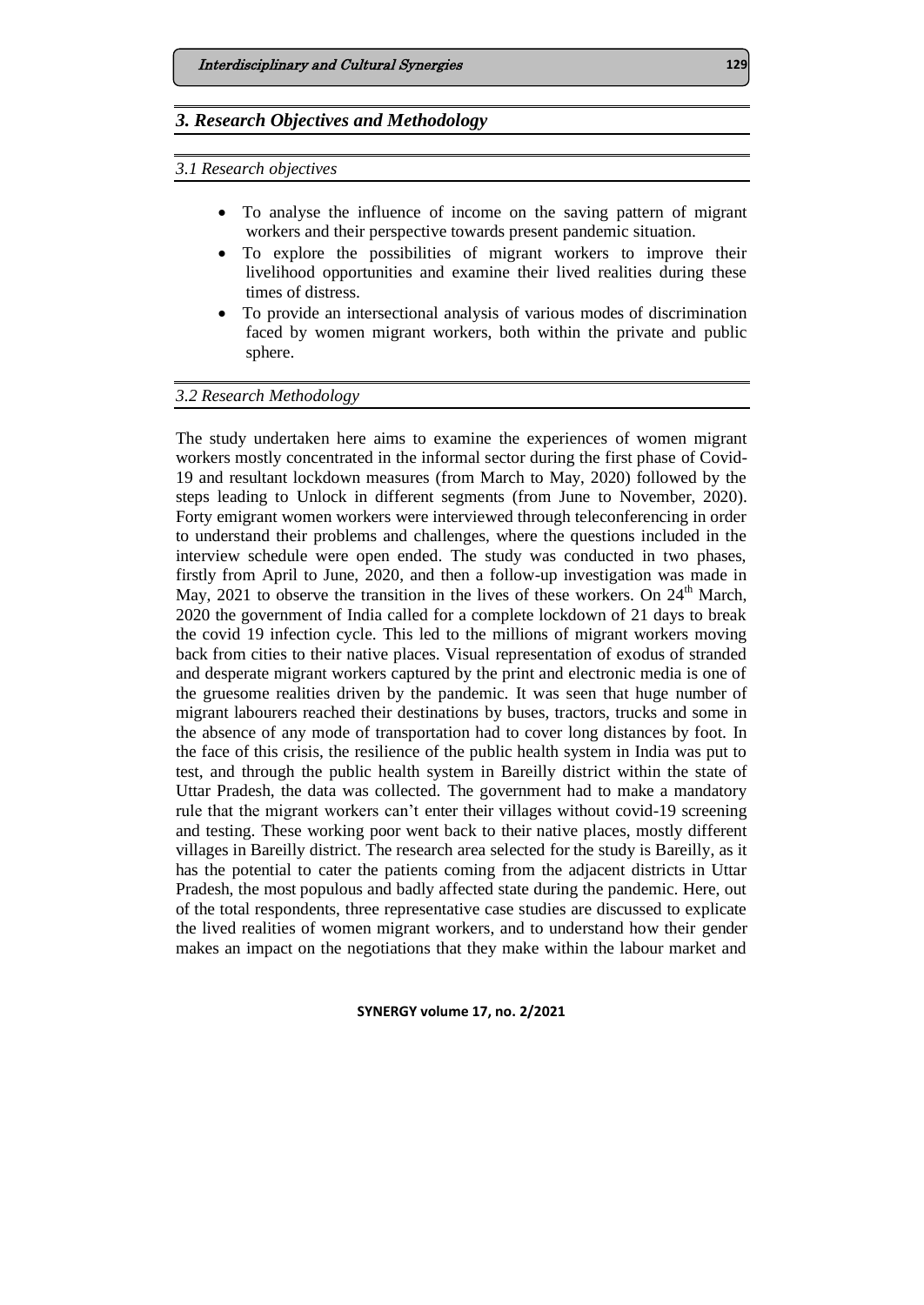within the larger societal context. The relevance of this study lies in the fact that it connects micro level ground realities to the national and global framework during the pandemic. It comes out that informal women workers in the urban labour market have borne the brunt of the pandemic, not only in India rather in most of the developing countries of the world who had witnessed expansion of the informal sector in response to the neoliberal model of economic development.

### *4. Case Studies*

### *4.1 Case Study 1 (Original Names Have Been Changed)*

Javitri Devi (Mother, 55 years) Sapna (Daughter, 18 years old)

This mother-daughter duo is from Bareilly district and belong to scheduled caste, the lowest in the caste structure that prevails in India. They work in a pharmaceutical unit at Baddi, an industrial town in Solan district of Himachal Pradesh.<sup>4</sup> Baddi is home for manufacturing plants of many big pharmaceutical companies. Baddi- Barotwiala- Nalagarh consists of 700 manufacturing units and is also considered as major pharmaceutical hub in the country. In our sample, we found that most of the migrant labourers from Bareilly and other districts of Uttar Pradesh work in these units as informal workers. The informalization of employment has obviously exacerbated the precariousness of their jobs.

Their apathy is evident from the fact that both Sapna and Javitri Devi did not know anything about their employer. Javitri Devi is illiterate, whereas Sapna has attained formal education till VIII grade. Sapna is assertive and is able to speak her mind, while her mother keeps monitoring the information provided by her. However, it also needs to be noted here that she does not have control over the money that she earns. She gives it to her brother and he decides how to spend it. It reflects clearly within the patriarchal construct of society, the ability to earn and the control over resources are two distinct ideas, and for attaining self-reliance and economic independence, the engagement in the income generating activities has to be accompanied by the control over resources. Sapna feels ease in her dependence on her brother for the fulfilment of all her basic needs, be it clothes or any other necessity, as conformity to such notions is required for the construct of an 'ideal woman'. The ideal women in a patriarchal society has to be passive, docile and submissive.

Sapna also has two brothers working and living with them at Baddi. However, her father stays back at Bareilly, and due to his illness, he is not able to earn, so they send money back to their father. Sapna has this dream of constructing her house

**SYNERGY volume 17, no. 2/2021**

l

<sup>4</sup> The Indian Express, May 11, 2021[.https://indianexpress.com/article/india/india-news](https://indianexpress.com/article/india/india-news-india/with-rs-30k-cr-turnover-baddi-emerges-global-pharma-hub-2786853/)[india/with-rs-](https://indianexpress.com/article/india/india-news-india/with-rs-30k-cr-turnover-baddi-emerges-global-pharma-hub-2786853/) [30k-cr-turnover-baddi-emerges-global-pharma-hub-2786853/ A](https://indianexpress.com/article/india/india-news-india/with-rs-30k-cr-turnover-baddi-emerges-global-pharma-hub-2786853/)ccessed on 04/06/2021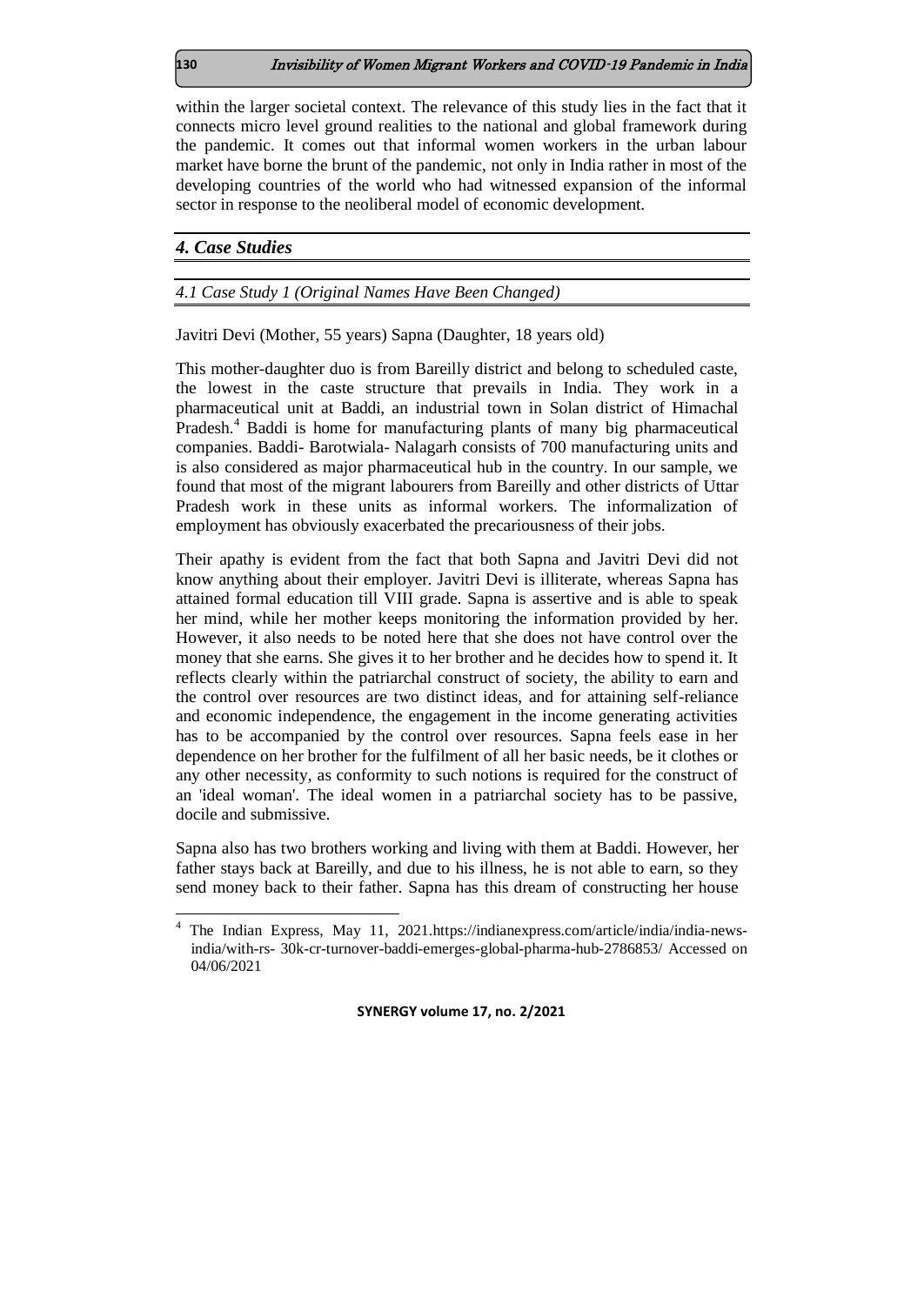and renovating it properly. It is interesting to note here that to avoid social ridicule, mother- daughter went back to their native place after lockdown was imposed, whereas the brothers stayed back at Baddi. It reinforces the patriarchal notion that the responsibility of caregiving gets incurred on the shoulders of women and cuts across all the barriers of class, caste, region etc. and is tied crucially to the identities of working women as well.

They do the work of labelling and packaging the medicines, for which mother gets INR 8000 month, whereas Sapna gets INR 10000 month. She also reports for the absence of any unionization or any other platform so as to enhance their collective bargaining power. According to Sapna, in the last 5 years, she has received an increment of only INR 2000. It also comes out that at the workplace, cameras are installed. One finds separate toilets for men and women workers. Medicine and other first aid services are provided in case of minor ailments. However, for maternity leave or other such social security benefits, accountability does not lie on the employer. Long working hours seem to be the norm when it comes to informal workforce. For Sapna and Javitri Devi also, their work starts at 8 a.m. and ends at 6 p.m. The neglect of the informal workers can be gauged from the fact that despite contributing significantly to the nation's economy, their working conditions are miserable.

During the second phase of the investigation conducted in May, 2021, it was found that Sapna and her mother could not return to the pharmaceutical manufacturing unit, where they used to work. All their savings were spent on fulfilling daily needs of the entire family. It was also seen that the two brothers also came back to their hometown, and now the family survives on the earnings of one brother, who still works at New Delhi. It can be said that Sapna, and many other informal workers like her, could not go back to their workplace, and therefore, the pandemic has aggravated their struggles for survival. The uncertainties associated with the informal sector have made the mother-daughter search for government jobs. They have this desire to get absorbed as workers in various community toilet schemes run by the Indian government. It becomes important to note here, that even in their personal and social aspirations, the identity affiliation and their positioning within the caste structure gets reflected, as the caste system in India plays a crucial role in conceptualization of the sense of self that one possesses. Caste acts as one of the parameters of identity formation and becomes one of causal factors for the hierarchical divisions in the Indian society. The system divides Hindus into four main categories, Brahmins (teachers and intellectuals), Kshatriyas (warriors and rulers), Vaishyas (traders) and Shudras (menial jobs). The caste structure rests privileges to those who belong to upper castes, while inflicting disadvantages and repression for the lower caste people. Sapna and her mother belonged to Shudra caste, i.e. lowest among the complex hierarchy, who were assumed to do the menial jobs. One can discern the irony that despite the prohibition on caste-based discrimination that the Constitution of India provides for in its Fundamental Rights, how people's lived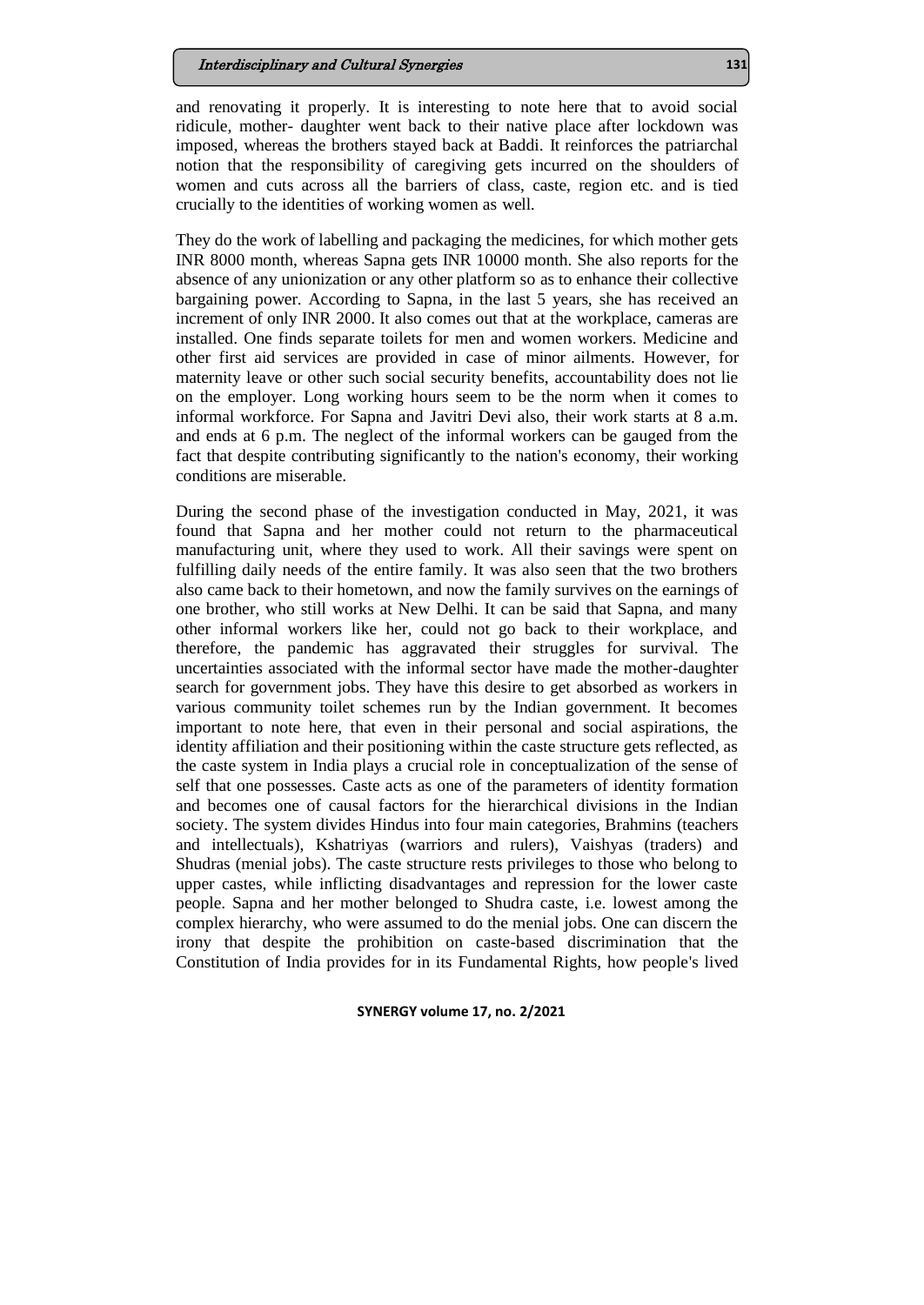realities are still connected to the historical injustices.

### *4.2 Case Study 2 (Original Name Has Been Changed)*

Sajida (35 years old)

As reported by Employment Relationship Survey, jointly carried out by Central Bureau of Statistics, Government of Nepal, International Labour Organization, and UNICEF, migrant workers represent a high proportion of workers in brick kiln industry in Nepal, where a major proportion, i.e. 46% of workers have migrated from India.<sup>5</sup> Among the workers who have migrated from India and work in Nepal's brick industry, one of them is Sajida, a Muslim widow and a mother of five children, two sons and three daughters. Her life reflects the uncertainties and vulnerabilities that single women have to come across in our society. Working in Nepal as a migrant worker has fallen on her as a circumstantial reality, when she had to accompany most of the people in her village, who were leaving for Nepal.

The wages that she earns tells the tale of her sufferings, when for making 1000 bricks, all that she could earn is Rs. 650/. She lives in a *kachcha* house (made up of wood, mud, straw, dry leaves etc.) in the field itself which fails to save her from heavy rains or chilly winters. While coming back to Bareilly from Nepal after the lockdown, she had gone through a lot of trauma, when she was compelled to wait at the international border for 4 days and during that period she and her children could not be well fed. At the workplace, she has remained engaged in the backbreaking work from 6 a.m. till 6 p.m. Her youngest daughter is mentally retarded. She even asked for monetary assistance for the marriage of her daughters. As an illiterate woman, she has no awareness of minimum wages, working hours or minimum working conditions. It was found that her illiteracy, unawareness of her rights and absence of any collective for raising labourers' concerns resulted in augmentation of inequalities and exploitation of these workers. She worked there continuously for eight months and is unsure of going back to her workplace. It is reported that after the 2015 earthquakes, the construction industry in Nepal expanded, and thereby increasing the patterns of season work migration into the brick kiln industry.

However, we could not trace her during the second phase of our study, it was found that the workers engaged within the brick kiln industry could not go back to their place of work post lockdown.

**SYNERGY volume 17, no. 2/2021**

l

<sup>&</sup>lt;sup>5</sup> ILO, UNICEF and CBS Nepal. 2021. Ending forced and child labour in Nepal's brick industry - Need for a holistic approach. [https://www.unicef.org/nepal/press](https://www.unicef.org/nepal/press-releases/ending-forced-and-child-labour-nepals-brick-industry-need-holistic-approach.%20Retrieved%2004/06/2021)[releases/ending-forced-and-child-labour-nepals-brick-industry-need-holistic-approach.](https://www.unicef.org/nepal/press-releases/ending-forced-and-child-labour-nepals-brick-industry-need-holistic-approach.%20Retrieved%2004/06/2021)  Accessed on 04/06/2021.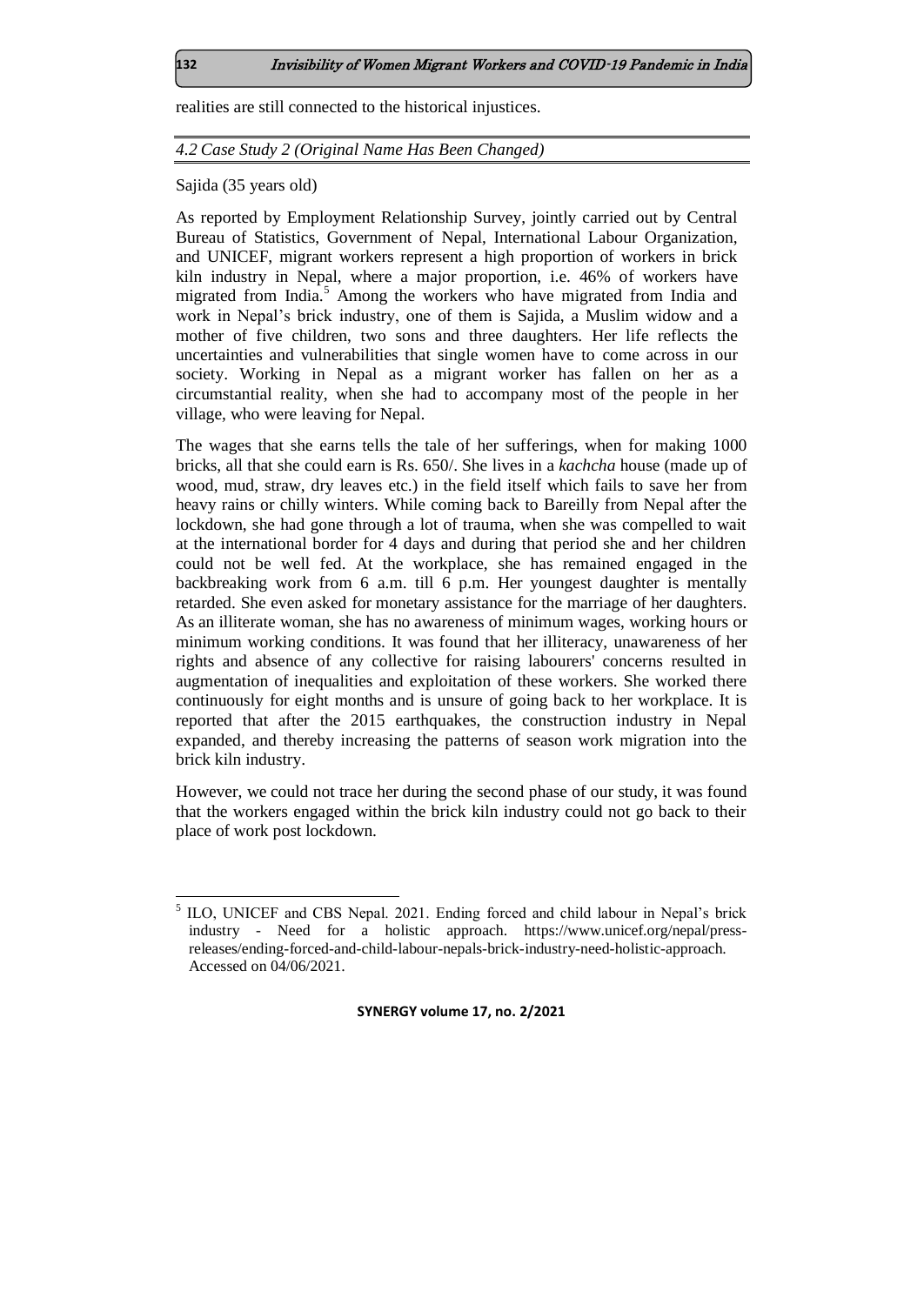*4.3 Case Study 3 (Original Name Has Been Changed)*

Jamuna Devi (35 years old) and Girish (27 years old)

Here, it is seen that Jamuna Devi has migrated to the historic city of Panipat in one of the nearby states, Haryana, along with her younger brother-in-law. It needs to be noted down here that in both national and transnational migration, women migrant workers depend upon informal social support system from family and friends. Panipat is globally known the 'Textile city' consisting of 30,000 small and big units with approximately 3 lakh labourers.<sup>6</sup> Despite being a centre of handloom products, the industrial areas in the city are deprived of basic amenities such as availability of clean water, proper sanitation, proper sewage system, well-lit streets, maintenance of just and humane working conditions etc.

Jamuna Devi complains of the presence of common toilets for both men and women workers within the factory premises. As per the patterns with the informal workers, they don't get any medical leave, maternity benefits or any social security benefits; moreover, if leave is taken due to sickness, their wages get deducted. In her narrative also, we find the presence of the construct of 'ideal woman' when she states that the strong character of a woman in itself ensures her safety. She also states that women especially don't go out in the public sphere and work willingly, as it is only due to the circumstantial factors that they get compelled to work outside. Her narrative reflects how the notion of domestic sphere as natural for women gets internalized by the socialization process and cuts across the boundaries of class, caste, religion, age etc.

In the second phase of the study, we could not establish connection with some of the migrant workers as they were not available on the mobile numbers that they had with them during the first phase of the pandemic. Among the rest of the respondents, it was found that only a few went back to their places of work, that too, after spending almost a year at their native places. Thus, it can be said that the economic crisis occurred during the Covid-19 pandemic has hit hard the aspirations of the informal migrant workers, not only in India, but in several other countries of the developing world specifically.

# *5. Conclusion*

l

The paper suggests the need to opt for a gender lens in formulating policies and addressing the vulnerabilities of migrant workers in India, such as the National Policy on Migrant Workers. For improving the current situation, the central government announced the Atma Nirbhar Bharat Abhiyan (Self-Reliant India),

<sup>&</sup>lt;sup>6</sup> The Tribune Voice of the People, May 11, 202[1 https://www.tribuneindia.com/news/](https://www.tribuneindia.com/news/haryanatribune/welcome-to-panipat-%E2%80%94-haryanas-) [haryanatribune/welcome-to-panipat-%E2%80%94-haryanas-](https://www.tribuneindia.com/news/haryanatribune/welcome-to-panipat-%E2%80%94-haryanas-) [textile-hub-48747 A](https://www.tribuneindia.com/news/haryanatribune/welcome-to-panipat-%E2%80%94-haryanas-textile-hub-48747)ccessed on 04/06/2021.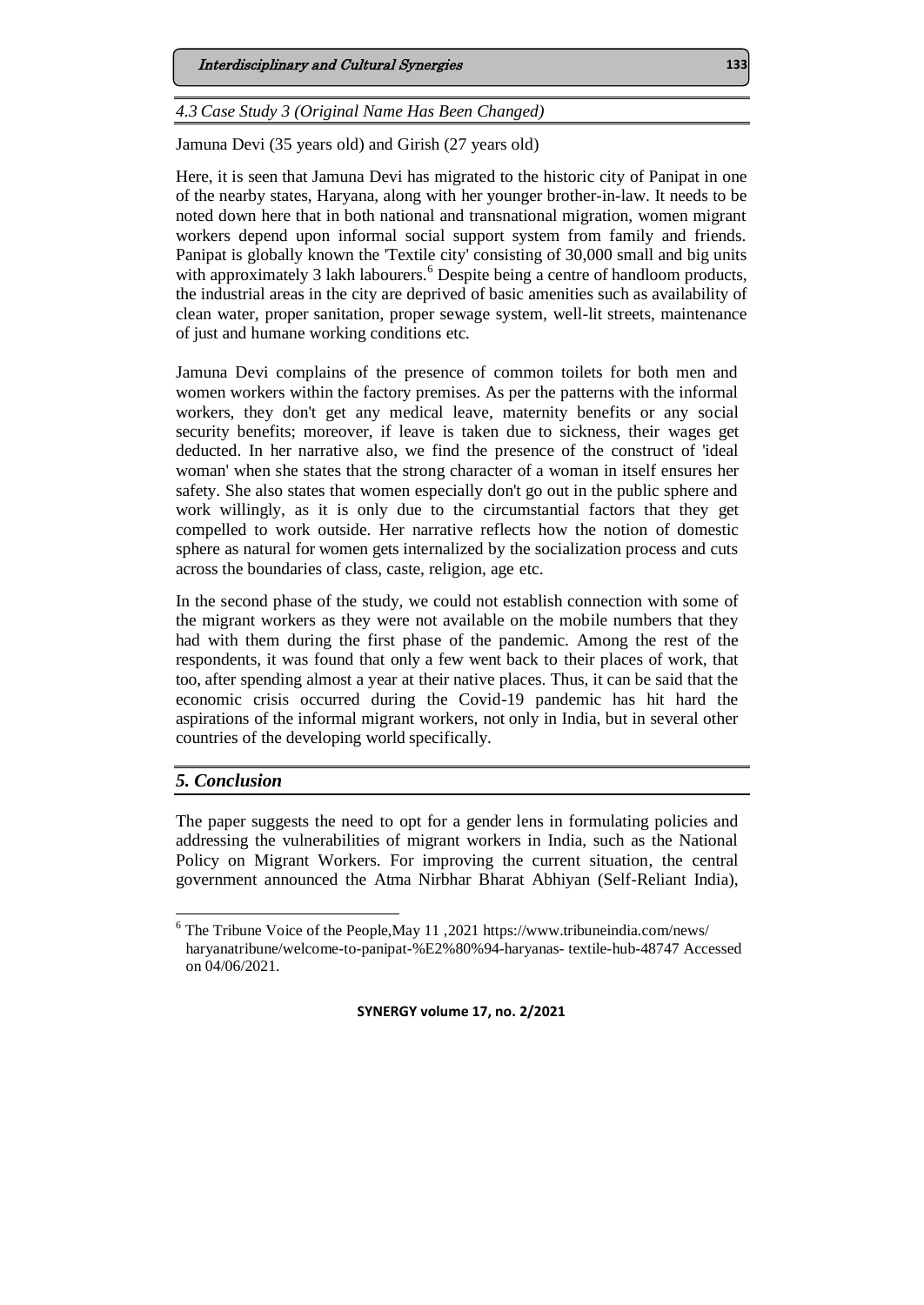under which government puts efforts to improve the conditions of migrant workers and people from the marginalized groups during the pandemic. It was observed in our study that even during the lockdown some migrant workers benefited from the Mahatma Gandhi National Rural Employment Guarantee Act (MGNREGA), but when it comes to women migrant workers, they are still struggling for their rights, benefits and are trapped in survival strategies.

The interactions with these women migrant workers reveal their helplessness regarding their future, where despite their willingness to go back to their workplaces, in most of the cases they are not able to return and become the worst sufferers of the economic downturn during the pandemic. Loss of jobs in case of the workers who dared to go back to their workplaces, lack of collective will and community support to return in search of work made these women decide to stay at their native places. Whatever savings they had with them, it all got finished during their journey and managing expenses at home. To decrease the risk and vulnerabilities of migrant workers, the government should follow the strict implication of policies and programmes ensuring the rights and protection of migrant workers in general and addressing the specific needs of women workers. Women informal workers consist of workers engaged in diverse set of economic activities, which is unprotected and unregulated, so it is the pressing need of the time to build solidarity and collectivization among these workers to make their voices heard. Here, it is also recommended that persistent involvement of multiple stakeholders at various levels, be it government agencies, voluntary organizations, worker's associations, independent researchers etc.

### *References and bibliography*

- **Arya, S. and A. Roy (eds.)**. 2006. *Poverty, Gender and Migration*, New Delhi: Sage Publications.
- **Beneria, L.** 2003.*Gender, Development, and Globalization Economics as if All People Mattered,* New York: Routledge.
- **ILO, UNICEF and CBS Nepal**. 2021. "Ending forced and child labour in Nepal's brick industry – Need for a holistic approach". Retrieved from [https://www.unicef.org/nepal/press-releases/ending-forced-and-child](https://www.unicef.org/nepal/press-releases/ending-forced-and-child-labour-nepals-brick-industry-need-holistic-approach.%20%20Retrieved%2004/06/2021)[labour-](https://www.unicef.org/nepal/press-releases/ending-forced-and-child-labour-nepals-brick-industry-need-holistic-approach.%20%20Retrieved%2004/06/2021) [nepals-brick-industry-need-holistic-approach. A](https://www.unicef.org/nepal/press-releases/ending-forced-and-child-labour-nepals-brick-industry-need-holistic-approach.%20%20Retrieved%2004/06/2021)ccessed on 4 June 2021.
- **Kumar, S. and S. Chodhary**. 2021. "Migrant workers and human rights: A critical study on India's COVID-19 Lockdown Policy", in *Social Science & Humanities Open*, 13 (1): 100-130.
- **Meghani, Z. (ed.).** 2016. *Women Migrant Workers Ethical Political and Legal Problems*, New York: Routledge.
- **Nauriyal, D.K., N.S. Negi and R.K. Gairola (eds.).** 2019. *Migration, Gender and Home Economics in Rural North India,* India: Routledge.

**Roy, A.** 2010. *Mapping Citizenship in India*, New Delhi: Oxford University Press.

**Sharma, A**. May 6, 2016. "With Rs 30K cr turnover, Baddi emerges global